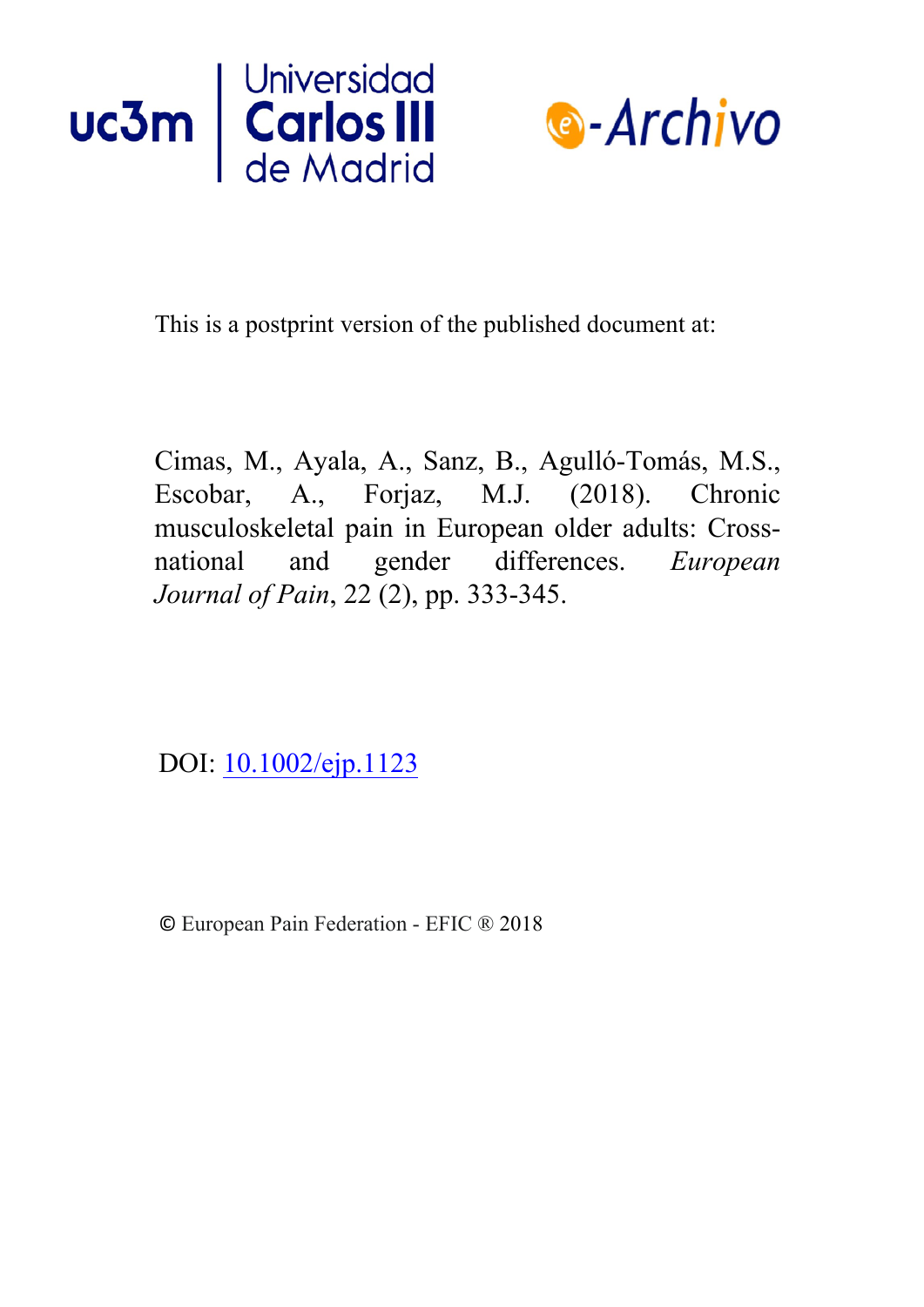# Chronic musculoskeletal pain in European older adults: Cross-national and gender differences

M. Cimas<sup>1</sup>, A. Ayala<sup>1,2</sup>, B. Sanz<sup>1</sup>, M.S. Agulló-Tomás<sup>3</sup>, A. Escobar<sup>2</sup>, M.J. Forjaz<sup>1,2</sup>

1 National School of Health, Institute of Health Carlos III, Madrid, Spain

2 Red de Investigacion en Servicios, Red de Servicios de Salud Orientados a Enfermedades Cronicas (REDISECC), Madrid, Spain

3 Instituto Universitario de Estudios de Género y Departamento de Análisis Social, Universidad Carlos III, Madrid, Spain

#### **Correspondence**

Marta Cimas E-mail: marta.c.ballesteros@gmail.com

#### Funding sources

This work was partially supported by (1) ENCAGE-CM (ref: S2015/HUM-3367), funded by the I+D Activity Program of Madrid Community research groups on social sciences and humanities and co-funded by the European Social Fund; (2) ENVACES (MINECO/ FEDER/UE, ref. CSO2015-64115-R), funded by the Spanish Ministry of Economy, Industry and Competitiveness.This work also arises from the Joint Action on Chronic Diseases and Promoting Healthy Ageing across the Life Cycle (JA-CHRODIS), which has received funding from the European Union, in the framework of the Health Programme (2008– 2013). Sole responsibility lies with the author, and the Consumers, Health, Agriculture and Food Executive Agency is not responsible for any use that may be made of the information contained therein.This paper presents independent results and research; the views expressed are those of the authors and are not necessarily those of the Institute of Health Carlos III.

### Abstract

Background: In an ageing Europe, chronic pain is a major public health problem, but robust epidemiological data are scarce. This study aimed to analyse the prevalence of and factors associated with chronic musculoskeletal pain by gender in older adults of 14 European countries.

Methods: A cross-sectional study was performed from wave 5 of the Survey of Health, Ageing and Retirement in Europe (SHARE). The study included people ≥50 years residing in Austria, Belgium, Czech Republic, Denmark, Estonia, France, Germany, Italy, Luxembourg, the Netherlands, Slovenia, Spain, Sweden and Switzerland. Chronic pain was defined as being bothered by joint and/or back pain for the previous 6 months. Multivariable Poisson regression models with robust variance were performed to analyse prevalence ratio by covariates, stratified by sex.

Results: A total of 61,157 participants were included. Overall prevalence of chronic musculoskeletal pain was 35.7% (28.8–31.7), ranging from 18.6% (17.1–20.1) for Switzerland to 45.6% (43.3–47.8) for France. Prevalence was higher in women than in men: 41.3% (40.2– 42.4) versus 29.1% (28.0–30.3). Chronic musculoskeletal pain was lower in men aged  $>75$  years (PR = 0.82; 0.72–0.92) than the younger (50–59) group. Separated/divorced status presented opposite effects among men (PR =  $0.85$ ; 0.76–0.96) and women (PR = 1.12; 1.03–1.21) compared with married, and unemployment was a significant factor in men (PR = 1.21; 95% CI 1.02–1.43) compared with employed.

Conclusions: Musculoskeletal pain in older European adults is very frequent, especially in women, with large differences depending on the country of residence. Health policy makers should prioritize strategies aimed at improving the prevention and management of chronic musculoskeletal pain in Europe.

Significance: This study provides epidemiological data of chronic musculoskeletal pain in older adults. Reported differences contribute to highlight the relevance of considering a gender perspective in chronic musculoskeletal pain research. Cross-national comparison also offers a map of differences that improves the knowledge of this chronic condition in Europe.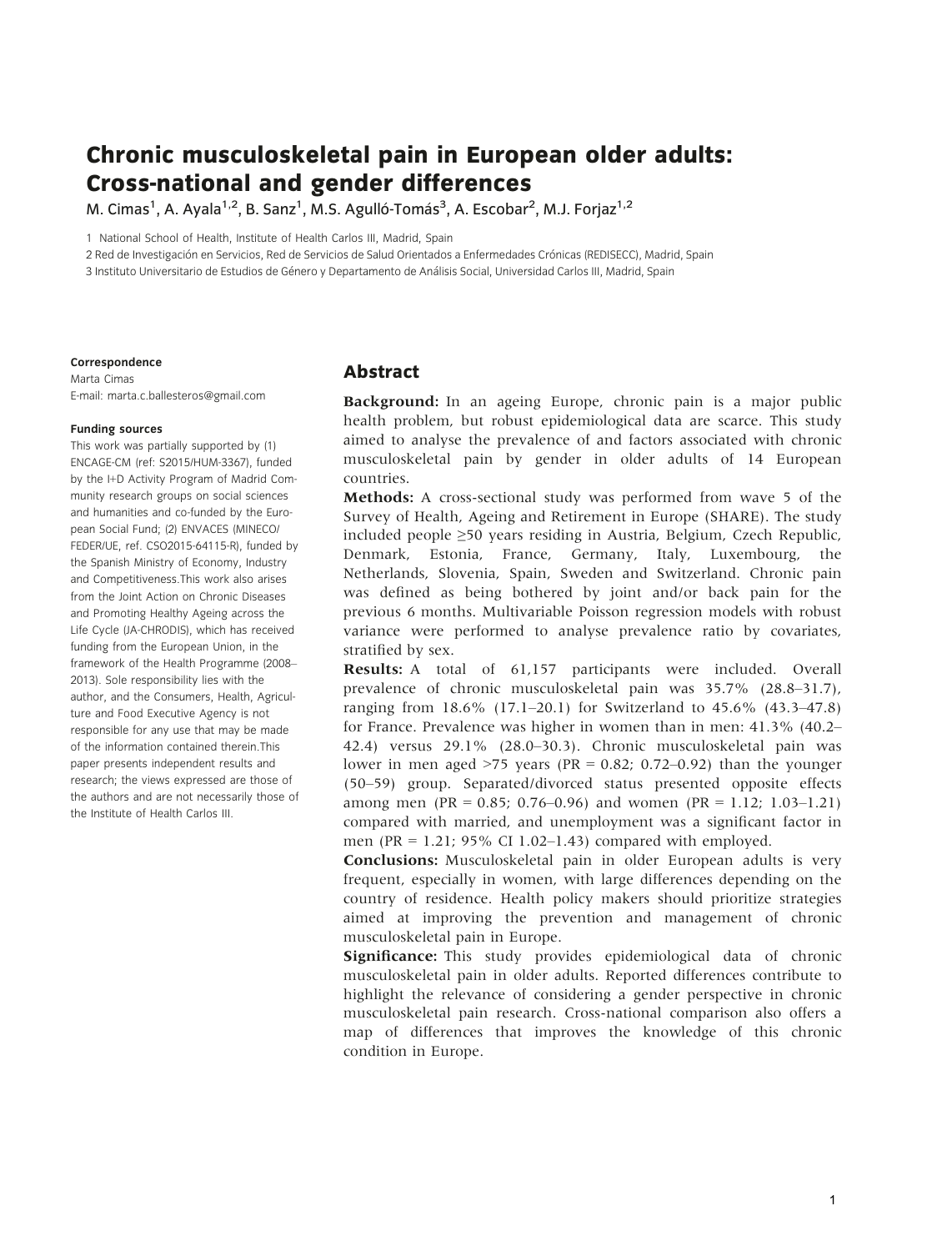# 1. Introduction

Chronic pain is considered not only a symptom but a disease in its own right (Niv and Devor, 2004). The impact of chronic pain on frailty, well-being and socio-economic burden associated both at individual and society level makes it a major public health issue in an ageing Europe. Eurostat population data estimate that the population of people over 65 years old in Europe will increase from 18% in 2013 to 28% in 2060 (European Commission, 2015). This demographic reality entails a relevant challenge for healthcare systems, policy makers and general society who have to deal with a progressive increase in the prevalence and impact of chronic conditions and comorbidities.

Epidemiological studies of non-cancer chronic pain have been mostly oriented to the general population. A prevalence of 37.3% has been reported in developed countries (Tsang et al., 2008). An European survey revealed a prevalence of moderate to severe chronic pain of 19%, reporting wide country differences and high levels of healthcare utilization (Breivik et al., 2006). Studies about the epidemiology of chronic pain conducted in a sample of older European adults are scarce. Furthermore, these studies are often focused on the prevalence of a particular region (Miró et al., 2007; Rapo-Pylkkö et al., 2016) or on the analysis of specific problems related to chronic pain (Silva et al., 2013; Mänty et al., 2014). Besides, methodological variation in the assessment of pain and the unclear representativeness of many epidemiological studies (Reid et al., 2011) also contribute to the lack of reliable epidemiological data about the prevalence of chronic pain in Europe.

The most frequent system affected by chronic pain in older populations is the musculoskeletal system, with the back and joints being the most common location of pain in older adults (Loeser, 2010; Novotny et al., 2015; Rottenberg et al., 2015). Musculoskeletal pain in the elderly has been associated with disability, occurrence of falls, sleeping disorders or depression (Leveille et al., 2009; Chen et al., 2011; Hermsen et al., 2014; Calvó-Perxas et al., 2016). These conditions, added to the severity of pain, lead to reduced quality of life (Silva et al., 2013).

Complexity of chronic pain roots in its multidimensionality. The biopsychosocial model of chronic pain discussed by Gatchel et al. presents an integral approach of chronic pain attending differences in nociception process and in psychosocial factors (Gatchel et al., 2007). Although ageing has been

traditionally considered a risk factor of chronic pain (Blyth, 2010), this association in older adults is still not clearly demonstrated (Helme and Gibson, 2001). Differences in the prevalence of chronic pain between men and women have been previously described (Breivik et al., 2006; Reitsma et al., 2012). Many studies support differences in perception of pain due to biological features (Paller et al., 2009), but also gender differences in roles, beliefs or coping strategies could contribute to the observed differences between men and women (Fillingim et al., 2009; Ramírez-Maestre and Esteve, 2014). An exploratory analysis stratified by sex could give relevant information to better understand these differences in chronic pain. In addition, as Europe includes regions with different cultural and social constructions that present various supportive welfare models with differences in social support or healthcare access, a cross-national comparison could provide a global vision of this issue in older adults around Europe.

Generating robust epidemiological data is essential to provide health policy makers with information to make decisions and prioritize strategies aimed at improving the prevention and management of chronic pain in older adults. In this sense, the goals of this study are to analyse the prevalence and characteristics of chronic joint and/or back pain in adults over 50 years old in 14 European countries by gender and to explore the possible associated factors at individual level, using a representative sample of older adults residing in Europe.

# 2. Methods

# 2.1 Study design and participants

A cross-sectional study was performed using data from wave 5 of the Survey of Health, Ageing and Retirement in Europe (SHARE) conducted in 2013 (Börsch-Supan et al., 2013). SHARE is a multidisciplinary and cross-national study based on probability samples designed to be representative of non-institutionalized European people aged ≥50 years old. Calibrated individual weights have been designed to tackle unit non-response and sample attrition providing an accurate estimation of national populations. Besides, an imputation dataset has been performed to mitigate problems of missing data. More methodological details of SHARE project can be consulted in Börsch-Supan et al. (2005), SHARE wave 5: innovations and methodology (Malter and Börsch-Supan, 2015) and the web page of the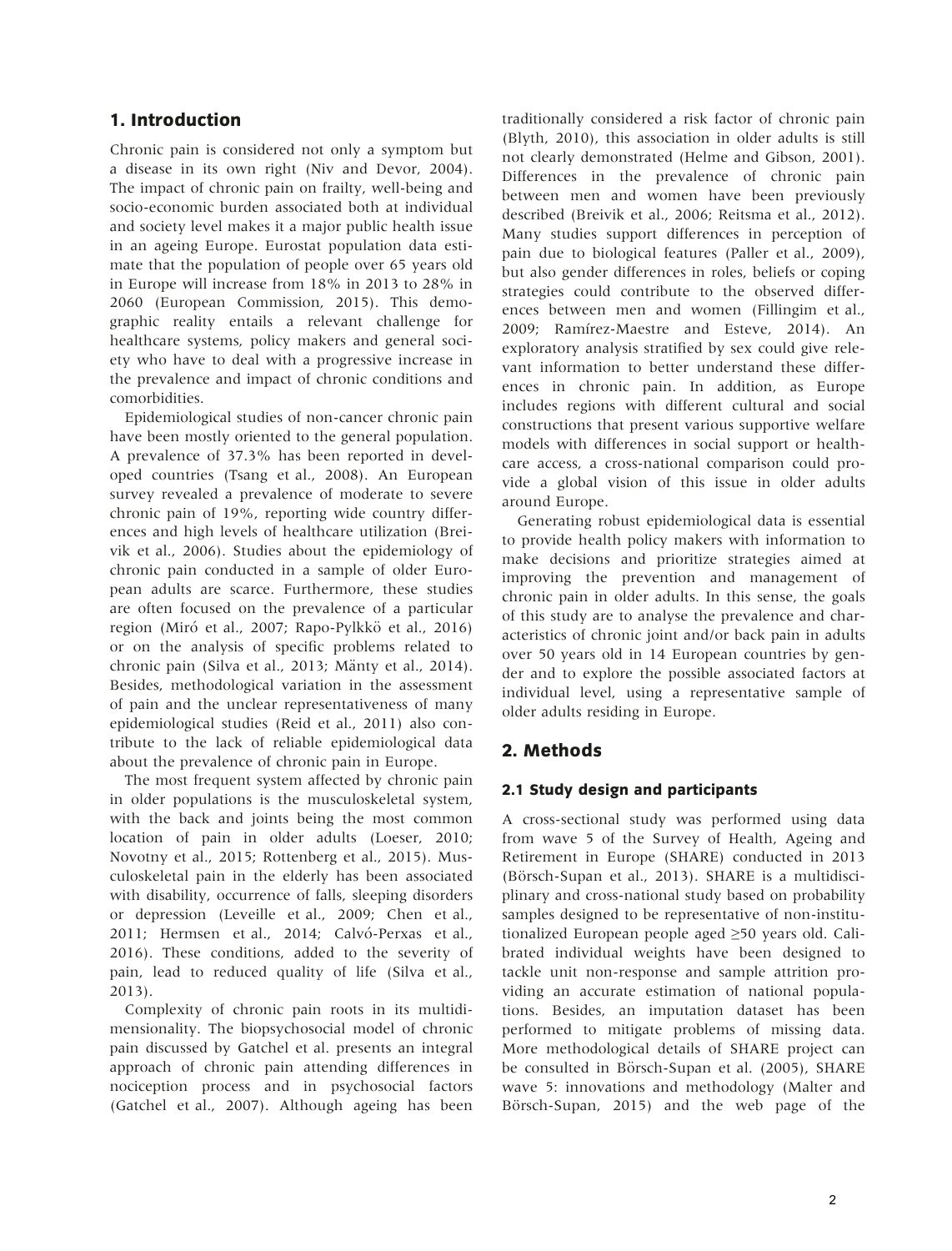project ([www.share-project.org\)](http://www.share-project.org) which offers extensive information and free data access. Wave 5 of SHARE project has been reviewed and approved by the Ethics Council of the Max-Planck-Society for the Advancement of Science.

The study included 61,980 people aged  $\geq 50$  years old who resided in 14 European countries: Austria, Belgium, Czech Republic, Denmark, Estonia, France, Germany, Italy, Luxembourg, the Netherlands, Slovenia, Spain, Sweden and Switzerland. Participants were surveyed at home by trained interviewers. We excluded cases whose calibrated individual weight was not available ( $n = 629$ ; 1.0%) or if they had missing data in the dependent variable, presence or absence of chronic joint and/or back pain  $(n = 194; 0.3\%)$ .

### 2.2 Measures

### 2.2.1 Variables

The dependent variable, chronic joint or back pain was determined by asking first if participants had been bothered by pain. If the response was affirmative, they were asked to locate the pain. Subjects who expressed that pain was located in their back, knees, hips or another joint were asked to assess chronicity through the following question: 'Have you been bothered for the past 6 months at least by any of these joint pains?'(Yes/no). This multi-item indicator of pain was partially based on the Brief Pain Inventory (Cleeland and Ryan, 1994). Independent variables were structured according to the biopsychosocial model of chronic pain (Gatchel et al., 2007).

>75); sex; number of chronic diseases (from 0 to >3, four categories; chronic pain not included); falling down; and mobility limitations (no limitations and 1 or more limitations) (Yezierski, 2012; Bartley and Fillingim, 2013). 2.2.1.1 Biological factors. Although there were no data about physiological variables of nociception process, we selected the following variables due to its possible relation with biological conditions related to nociception response or as proxies of tissue damage: age (due to its asymmetric distribution, it was categorized in quartiles to create groups that had approximately the same size, 50–59; 60–66; 67–76;

2.2.1.2 Psychological and behavioural factors. We selected the following variables to explore psychological factors: self-reported health status; trouble with sleeping; mental health assessed with the EURO-D, a 12 item

questionnaire of depression, depression cases were classified using a cut-off score ≥4 (Castro-Costa et al., 2007). Time orientation and difficulty in concentrating (reading) were included as proxies of cognitive impairment. Well-being was assessed in SHARE through the CASP-12 questionnaire (Borrat-Besson et al., 2015), a short version of CASP-19 (Hyde et al., 2003), which is a well-validated instrument to measure positive quality of life. Scores were categorized in tertiles (0–23; 24–28; 29–36). Higher scores represent better quality of life (Okely et al., 2016).

A short version of R-UCLA Loneliness Scale (Neto, 2014) included three questions about how much of the time participants felt a sense of being left out, a lack of companionship, and isolation categorized from 1 (hardly ever) to 3 (often) and the total score was the sum of the three items (3–9). We categorized it into tertiles: not lonely (3), sometimes lonely (4) and often/very lonely (5–9).

Behavioural risks explored were smoking (ever smoke daily), drinking (more than two glasses of alcohol almost every day), body mass index (BMI) and physical inactivity. Dietary factors associated with BMI or the lower intake of vitamins have been related with an increase of osteoarthritis (Musumeci et al., 2015). The questionnaire included four-diet items aimed at exploring the intake frequency of dairy products such as milk, legumes or eggs, meat, fish or poultry and fruit or vegetables in a normal week. Despite its limitations, we generated a dichotomous diet variable (normal/poor diet). Poor diet was considered if people ate dairy products such as milk, legumes or eggs, meat, and fruit or vegetables twice a week or less.

2.2.1.3 Social factors. Social factors were country of residence; marital status (married/registered, separated/divorced, single or widowed); migration status, assessed by asking if the country of residence was the country where individual was born; number of children; area of residence and employment status (employed, unemployed, retired or permanently sick or disabled). Educational level (primary or lower; secondary; and post-secondary educational level) was used as a proxy of socio-economic status (Börsch-Supan, 2008). SHARE used the International Standard Classification of Education (ISCED-97) to generate educational achievement (ISCED-1997, 2006). Socio-economic status was also explored using a wealth index in quintiles calculated as the sum of household assets: value of main residence; value of any other real state; value of bank accounts, bond,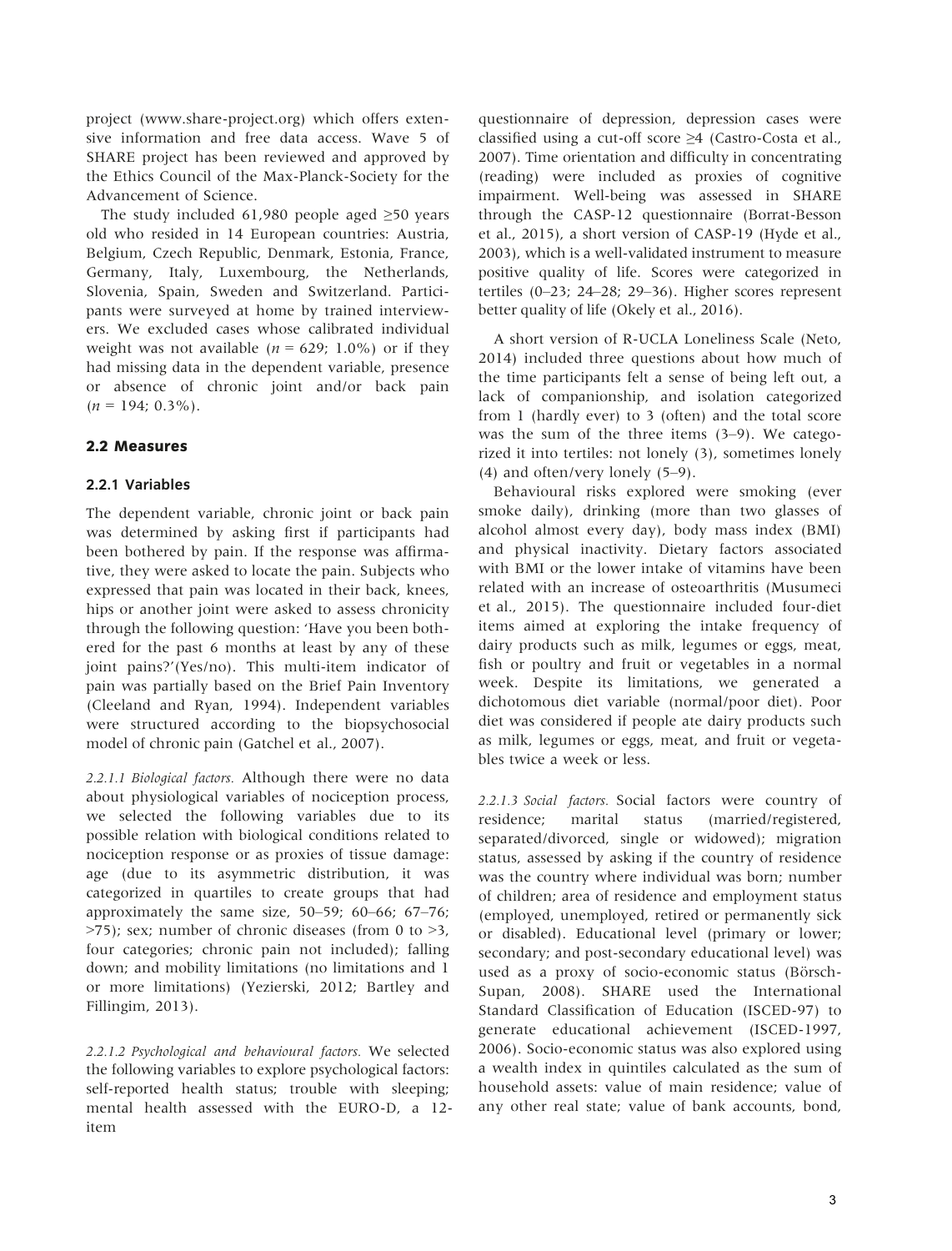stock and mutual funds; value of share part of a business and value of cars, minus mortgage on main residence and financial liabilities (Börsch-Supan, 2005; Allin et al., 2009). Limitations in activities of daily living (ADL; no limitations and one or more limitations) were explored. Active ageing was assessed through a question that listed several leisure and social activities such as done voluntary work, courses, read books or playing games such as crossword or cards. From this multi-option variable, we generated a dichotomous variable of leisure and social activities: none of the listed activities and one or more activities.

We also explored additional information about characteristics of chronic joint and/or back pain related to location (multisite was considered when three or more locations were selected among those included in the response options: back, hips, knees, other joints); intensity of pain was assessed through an item with three categories: low, moderate, severe; treatment; and pain-related diseases included in wave 5 of SHARE.

### 2.3 Statistical analysis

We used the imputation dataset generated by SHARE project that only included those variables considered suitable for imputation under criteria of SHARE statistical technical support. Simple imputation was conducted by assigning a value for each missing value obtained from the own variable or other variables to complete the database (Malter and Börsch-Supan, 2015). A sensitivity analysis showed no differences in the distribution of results between original and imputed variables. After that, there were no covariates with more than 5% of missing data and these were thus maintained.

First, we calculated the prevalence and 95% confidence intervals (95% CI) of chronic joint and/or back pain for the total sample and for each independent variable by estimating the proportion of individuals with self-reported chronic joint and/or back pain. We analysed characteristics of chronic joint and/or back pain by location (back, knee, hips, other joints or multisite when three or more location were selected), severity (mild, moderate or severe), treatment for pain, sleep problems, anxiety or depression and painrelated diseases (hip or other fractures, rheumatoid arthritis and osteoarthritis/other rheumatism) through proportions and 95% CI. Overlapping 95% CI indicated non-significant associations.

We performed a univariable analysis to explore which covariates presented a significant association with chronic joint and/or back pain. After that, we carried out a Likelihood ratio test to assess if continuous variables had a linear relationship with pain, and, if not, we introduced them as categorical variables in the regression model. Independent variables with Spearman coefficients >0.6, indicating collinearity, were not included in the multivariate model.

Multivariable Poisson regression models with robust variance were conducted using generalized linear models with a backward stepwise procedure in order to estimate the adjusted prevalence ratio (PR) of variables associated with chronic joint and/or back pain (Barros and Hirakata, 2003). In order to estimate if the association between chronic musculoskeletal pain and covariates differed by sex, we assessed the interaction of sex with explanatory variables. A  $p \leq 0.1$  was considered significant in the interaction test. Multiple interactions were observed. Therefore, we performed a stratified analysis by sex using the final model previously described. Regarding the aim of assessing cross-national differences, a multi-level approach was planned using country as the level. However, the first model, tested to provide information about variability between countries without explanatory variables (empty model), showed no significant variability, and multi-level analysis was, therefore, not conducted.

All analyses were conducted using calibrated individual weights. Analyses were performed using the statistical package Stata 14.0.

# 3. Results

### 3.1 Prevalence of chronic joint and/or back pain

A total of 61,157 participants were included in the analysis. The sample had an overall mean age of 66.1 (standard deviation, SD, 10.7) years and 53.9% were women. Table 1 shows descriptive characteristics and the prevalence of chronic joint and/or back pain for some selected independent variables (continuation of Table 1 is available in supporting information). The global prevalence of pain was 35.7% (95% CI 34.9–36.5). This prevalence was significantly higher in women than in men: 41.3% (95% CI 40.2–42.4) versus 29.1% (28.0–30.3), respectively.

In the total sample, there was a significant progressive increase of prevalence from the youngest group of 50–59 years old, 30.2% (95% CI 28.8– 31.7), to the oldest group over 75 years old, 45.1% (95% CI 43.4–46.8). This rising tendency was also observed in women. In men, a similar prevalence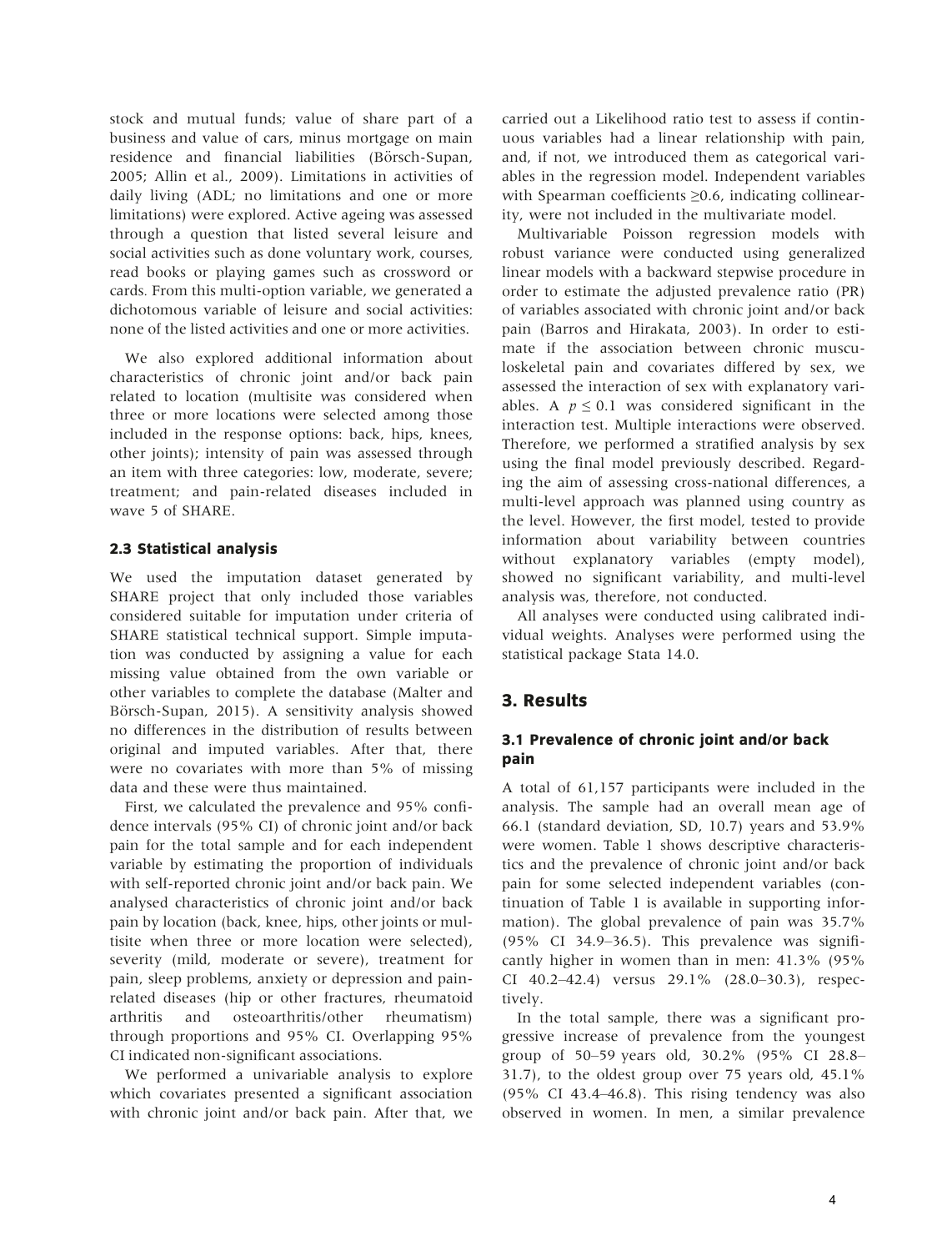Table 1 Characteristics of the sample and prevalence of chronic joint and/or back pain (CP) by sex.

|                             | Men      |      |               | Women      |      |                 | Total      |      |               |
|-----------------------------|----------|------|---------------|------------|------|-----------------|------------|------|---------------|
|                             | $\cal N$ | % CP | 95% CI        | ${\cal N}$ | % CP | 95% CI          | ${\cal N}$ | % CP | 95% CI        |
| Sample                      | 27,247   | 29.1 | 28.0-30.3     | 33,910     | 41.3 | $40.2 - 42.4$   | 61,157     | 35.7 | 34.9-36.5     |
| Age                         |          |      |               |            |      |                 |            |      |               |
| $50 - 59$                   | 6883     | 27.8 | 25.6-30.0     | 9478       | 32.6 | $30.7 - 34.5$   | 16,361     | 30.2 | 28.8-31.7     |
| $60 - 66$                   | 7058     | 27.7 | $25.7 - 29.8$ | 8246       | 39.2 | 36.9-41.4       | 15,304     | 33.7 | $32.2 - 35.2$ |
| $67 - 76$                   | 6909     | 27.8 | 25.6-30.2     | 7776       | 44.4 | $42.1 - 46 - 7$ | 14,685     | 36.5 | 34.8-38.2     |
| >75                         | 6397     | 34.8 | 32.5 - 37.2   | 8410       | 51.5 | 49.1-53.8       | 14,807     | 45.1 | 43.4-46.8     |
| Number of chronic diseases  |          |      |               |            |      |                 |            |      |               |
| $\mathbf 0$                 | 6340     | 12.7 | 10.8-14.9     | 7292       | 17.6 | $15.3 - 20.1$   | 13,632     | 15.2 | $13.7 - 16.8$ |
| $\mathbf{1}$                | 8391     | 23.2 | $21.4 - 25.1$ | 9729       | 33.4 | $31.5 - 35.4$   | 18,120     | 28.4 | $27.1 - 29.8$ |
| 2 or 3                      | 9350     | 38.5 | $36.3 - 40.7$ | 12,062     | 51.7 | 49.9-53.6       | 21,412     | 45.9 | 44.4-47.3     |
| More than 3                 | 3166     | 54.7 | 51.5-57.9     | 4827       | 67.3 | 64.8-69.8       | 7993       | 62.4 | $60.4 - 64.3$ |
| Mobility limitations        |          |      |               |            |      |                 |            |      |               |
| None                        | 16,246   | 16.5 | $15.3 - 17.8$ | 15,340     | 20.1 | $18.8 - 21.5$   | 31,586     | 18.2 | $17.3 - 19.1$ |
| 1 or more                   | 11,001   | 48.9 | 46.8-50.9     | 18,570     | 58.6 | $57.1 - 60.1$   | 29,571     | 54.9 | $53.7 - 56.2$ |
| Self-reported health status |          |      |               |            |      |                 |            |      |               |
| Very good/excellent         | 7245     | 10.4 | $9.1 - 11.8$  | 8293       | 15.8 | $14.1 - 17.7$   | 15,538     | 13.1 | $12.0 - 14.3$ |
| Less than very good         | 20,002   | 35.7 | $34.3 - 37.1$ | 25,617     | 48.5 | 47.2-49.8       | 45,619     | 42.7 | 41.8-43.7     |
| Depression                  |          |      |               |            |      |                 |            |      |               |
| Yes                         | 5172     | 46.1 | 43.3-48.9     | 10,997     | 56.1 | $54.1 - 58.1$   | 16,169     | 52.9 | $59.3 - 54.5$ |
| No                          | 22,075   | 24.9 | $23.7 - 26.2$ | 22,913     | 33.1 | 31.8-34.4       | 44,988     | 28.9 | $28.0 - 29.8$ |
| Trouble with sleeping       |          |      |               |            |      |                 |            |      |               |
| Yes                         | 7068     | 40.6 | 38.4 - 42.8   | 14,074     | 50.7 | 49.0-52.4       | 21,142     | 47.3 | 45.9-48.6     |
| <b>No</b>                   | 19,737   | 25.2 | $23.8 - 26.5$ | 19,463     | 34.4 | 32.9 - 35.8     | 39,200     | 29.5 | 28.6-30.5     |
| Body mass index             |          |      |               |            |      |                 |            |      |               |
| Underweight                 | 123      | 53.2 | $22.4 - 81.8$ | 241        | 31.7 | 22.8-42.2       | 364        | 40.1 | $24.3 - 58.3$ |
| Normal                      | 8669     | 23.6 | $21.8 - 25.5$ | 13,685     | 34.2 | 32.6-35.9       | 22,354     | 30.1 | 28.9-31.4     |
| Overweight                  | 12,932   | 29.4 | $27.7 - 31.2$ | 12,372     | 43.9 | 41.9-45.9       | 25,304     | 36.1 | 34.7-37.4     |
| Obese                       | 5523     | 37.3 | 34.8-39.8     | 7612       | 52.3 | $50.0 - 54.5$   | 13,135     | 45.7 | 43.9-47.4     |
| Country                     |          |      |               |            |      |                 |            |      |               |
| Austria                     | 1767     | 24.6 | $22.1 - 27.2$ | 2376       | 32.8 | $30.6 - 35.1$   | 4143       | 29.1 | 27.4-30.7     |
| Belgium                     | 2456     | 25.0 | $22.8 - 27.4$ | 2996       | 32.5 | $30.3 - 34.8$   | 5452       | 29.0 | 27.4-30.6     |
| Czech Republic              | 2279     | 29.6 | $27.1 - 32.2$ | 3209       | 39.7 | $37.3 - 42.0$   | 5488       | 35.1 | 33.4-36.9     |
| Denmark                     | 1877     | 18.8 | $16.9 - 20.8$ | 2159       | 27.3 | $25.3 - 29.4$   | 4036       | 23.2 | $21.9 - 24.7$ |
| Estonia                     | 2219     | 34.8 | 32.6-37.2     | 3392       | 40.9 | 39.1-42.7       | 5611       | 38.5 | $37.1 - 39.9$ |
| France                      | 1855     | 42.0 | 38.4-45.7     | 2449       | 48.5 | $45.5 - 51.5$   | 4304       | 45.6 | 43.3-47.8     |
| Germany                     | 2605     | 26.7 | 24.9-28.6     | 2860       | 35.2 | 33.3-37.1       | 5465       | 31.2 | 29.9-32.6     |
| Italy                       | 2098     | 30.4 | 27.6-33.4     | 2499       | 52.1 | 48.8-55.3       | 4597       | 42.2 | 39.9-44.5     |
| Luxembourg                  | 748      | 32.0 | $28.7 - 35.5$ | 839        | 39.2 | 35.9-42.6       | 1587       | 35.8 | 33.4 - 38.2   |
| The Netherlands             | 1818     | 13.4 | $11.6 - 15.5$ | 2220       | 25.1 | $23.0 - 27.3$   | 4038       | 19.6 | $18.1 - 21.1$ |
| Slovenia                    | 1204     | 33.0 | 29.6-36.6     | 1585       | 48.5 | 45.3-51.7       | 2789       | 41.4 | 38.9-43.8     |
| Spain                       | 2903     | 27.4 | 24.2-30.9     | 3363       | 44.4 | $41.2 - 47.7$   | 6266       | 36.6 | 34.2-39.0     |
| Sweden                      | 2074     | 20.7 | $18.7 - 22.8$ | 2360       | 30.9 | 28.9-33.1       | 4434       | 26.1 | $24.6 - 27.5$ |
| Switzerland                 | 1344     | 14.7 | $12.7 - 16.8$ | 1603       | 22.0 | 19.9-24.3       | 2947       | 18.6 | $17.1 - 20.1$ |
| Migration status            |          |      |               |            |      |                 |            |      |               |
| Native                      | 24,271   | 28.9 | $27.7 - 30.2$ | 30,160     | 40.9 | 39.8-42.1       | 54,431     | 35.4 | 34.6-0.36     |
| Migrant                     | 2711     | 31.2 | 27.6-34.9     | 3476       | 44.5 | 41.2-47.7       | 6187       | 38.3 | 35.9-40.8     |
| Marital status              |          |      |               |            |      |                 |            |      |               |
| Married/registered          | 21,390   | 29.7 | 28.4-31.1     | 21,431     | 38.4 | $37.1 - 39.8$   | 42,821     | 33.9 | 33.0-34.9     |
| Separated/divorced          | 2400     | 26.1 | $23.1 - 29.3$ | 3789       | 42.3 | 38.9-45.7       | 6189       | 35.1 | $32.7 - 37.5$ |
| Single                      | 1756     | 27.0 | 22.6-31.9     | 1745       | 39.0 | 34.5-43.7       | 3501       | 32.7 | 29.6-36.1     |
| Widowed                     | 1701     | 28.7 | 24.4 - 33.5   | 6945       | 50.0 | 47.4-52.6       | 8646       | 45.7 | 43.4-48.1     |
| Number of children          |          |      |               |            |      |                 |            |      |               |
| None                        | 2869     | 26.1 | $23.1 - 29.3$ | 3092       | 36.9 | 33.8-40.2       | 5961       | 31.6 | 29.4-33.8     |
| $\mathbf{1}$                |          |      |               |            |      | 39.5-44.9       |            |      |               |
|                             | 4525     | 27.4 | 24.9-30.0     | 6276       | 42.2 |                 | 10,801     | 35.7 | 33.8-37.6     |
| 2 or 3                      | 16,616   | 29.5 | 27.9-31.0     | 20,472     | 40.1 | 38.7-41.5       | 37,088     | 35.2 | $34.1 - 36.2$ |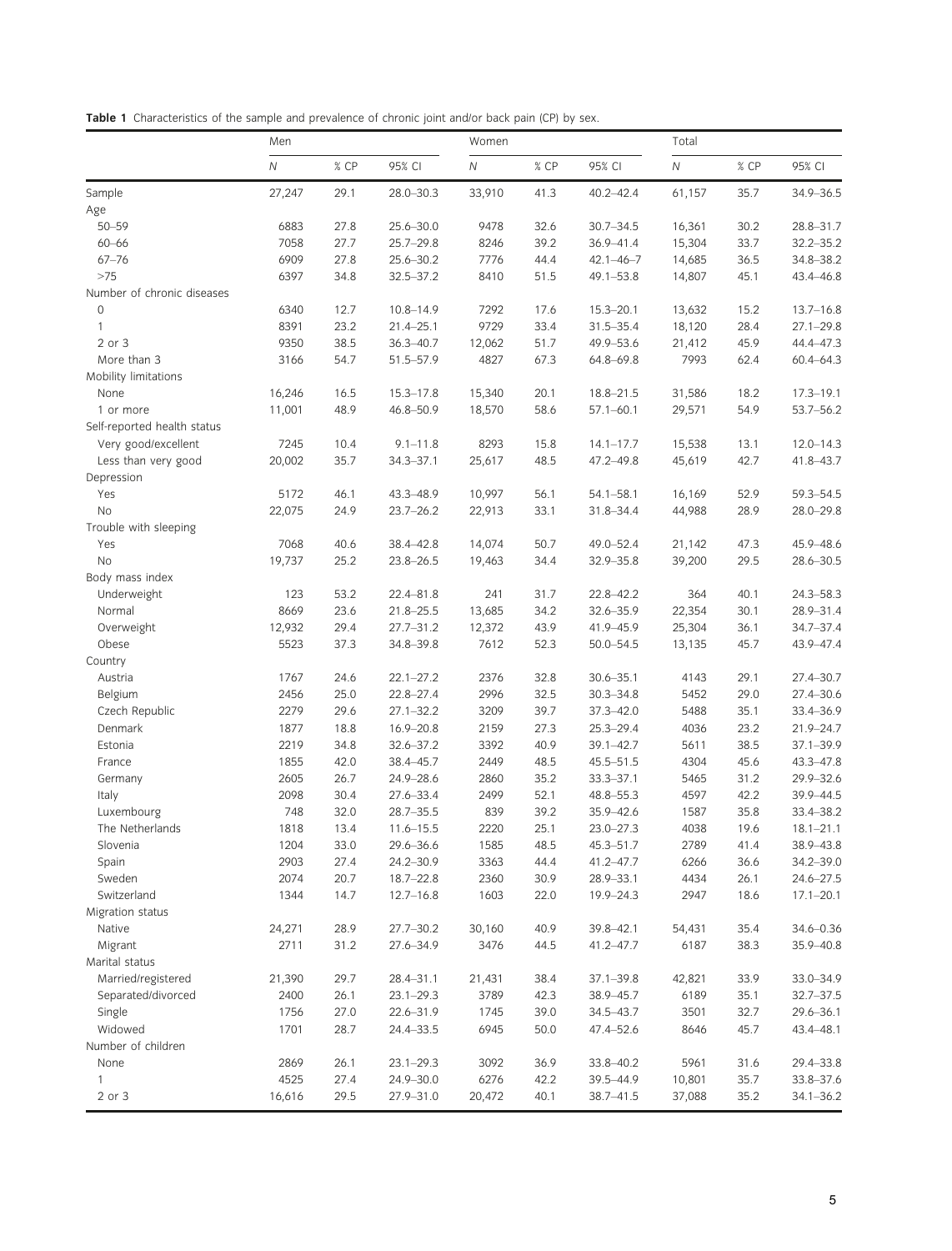#### Table 1 (Continued)

|                             | Men            |      |               | Women        |      |               | Total        |      |               |
|-----------------------------|----------------|------|---------------|--------------|------|---------------|--------------|------|---------------|
|                             | $\overline{N}$ | % CP | 95% CI        | $\mathcal N$ | % CP | 95% CI        | $\mathcal N$ | % CP | 95% CI        |
| More than 3                 | 3237           | 33.6 | 29.8 - 37.5   | 4070         | 49.4 | 45.9-52.9     | 7307         | 42.5 | 39.8-45.1     |
| Educational level           |                |      |               |              |      |               |              |      |               |
| Primary or lower            | 9778           | 33.6 | $31.7 - 35.6$ | 14,652       | 49.1 | 47.4-50.9     | 24,430       | 43.0 | $41.7 - 44.4$ |
| Secondary                   | 9456           | 30.6 | 28.6-32.7     | 10,801       | 35.7 | $34.1 - 37.5$ | 20,257       | 33.2 | $31.9 - 34.6$ |
| Post-secondary              | 8013           | 21.2 | $19.3 - 23.2$ | 8457         | 31.7 | $29.6 - 33.9$ | 16,470       | 26.1 | $24.7 - 27.6$ |
| Employment status           |                |      |               |              |      |               |              |      |               |
| Employed                    | 8242           | 23.0 | $21.3 - 24.8$ | 13,629       | 36.7 | $35.0 - 38.3$ | 21,871       | 31.8 | 29.9-32.4     |
| Retired                     | 16,941         | 31.6 | $30.0 - 33.2$ | 17,800       | 45.3 | $43.7 - 46.9$ | 34,741       | 38.4 | $37.3 - 39.6$ |
| Unemployed                  | 893            | 37.4 | 30.9-44.4     | 841          | 42.1 | 35.9-48.4     | 1734         | 39.2 | 34.6-44.1     |
| Permanently sick or disable | 918            | 46.4 | $40.4 - 52.5$ | 1176         | 53.9 | $48.6 - 59.1$ | 2094         | 50.2 | $46.2 - 54.2$ |
| ADL                         |                |      |               |              |      |               |              |      |               |
| None                        | 24,330         | 26.5 | $25.3 - 27.7$ | 29,664       | 37.3 | $36.1 - 38.4$ | 53,994       | 32.2 | $31.3 - 33.0$ |
| 1 or more                   | 2917           | 53.4 | 49.6-57.3     | 4246         | 66.9 | 63.7-69.9     | 7163         | 61.8 | $59.3 - 64.2$ |

More explanatory variables were explored, but this table is limited to selected representativeness variables.

The sum of categories sample in some variables may not result the total sample because of the presence of missing values.

was observed in all age groups except the oldest one, who showed a significantly higher prevalence of 34.8% (95% CI 32.5–37.2) than the rest of the age groups.

Country differences in chronic joint and/or back pain were observed. Overall prevalence of chronic joint and/or back pain in older adults ranged from 18.6% (95% CI 17.1–20.1) for Switzerland to 45.6% (95% CI 43.3–47.8) for France. Women in Italy had the highest prevalence, 52.1% (95% CI 48.8–55.3). In addition, Italy presented the widest gap of prevalence (21.7%) between men and women. Men in the Netherlands had the lowest prevalence, 13.4% (95% CI 11.6–15.5), while women in Switzerland presented the lowest prevalence, 22.0% (19.9–24.3). All countries showed significant differences by sex. The prevalence distribution among participant countries is represented in Fig. 1.

### 3.2 Location, intensity, treatment and painrelated diseases

Table 2 shows the characteristics of chronic joint and/or back pain. Overall, the most frequent location of chronic musculoskeletal pain was back, 65.1% (95% CI 63.7–66.4), with no significant differences by sex. Women presented significantly more multisite pain (3 or more) than men: 22.2% (95% CI 20.7–23.7) and 15.6% (95% CI 14.1–17.3), respectively. Accordingly, women reported the intensity of pain more frequently as severe, 29.1% (95% CI 27.5–30.8), than men, 23.4% (95% CI 21.6–25.4). Rates of moderate or severe pain ranged from 68.0% (95% CI 64.1–71.7) in the Netherlands

to 90.0% in Germany (95% CI 88.3–91.4). Intensity of chronic joint and/or back pain by sex and country of residence is shown in Table S2.

Regarding the consumption of analgesics, medication for sleep problems, anxiety or depression, women presented significantly higher rates of consumption than men for all treatments. Overall rate of consumption of analgesics for joint and other pain (including back pain) was 49.6% (95% CI 48.1– 51.1) for the total sample and it ranged from 33.1% in the Netherlands (95% CI 29.3–37.2) to 65.9% in Spain (95% CI 61.9–69.7; Fig. 2). Despite the highest prevalence of chronic pain in France, this was not translated into an overall higher analgesic consumption. The most frequent pain-related diseases were osteoarthritis and other rheumatism 38.6% (95% CI 37.2–40.1), with a prevalence for the total sample ranging from 4.9% (95% CI 3.5–6.7) in Slovenia to 63.5% (95% CI 59.4–67.5) in Luxembourg.

### 3.3 Factors associated with chronic joint and/or back pain

Regression analysis was performed to estimate the independent association of independent variables with PR (Table 3). Overall, women suffered chronic joint and/or back pain 1.18 times more frequently than men (95% CI 1.13–1.24). The following covariates presented a significant interaction by sex: age, number of chronic diseases (such as diabetes, hypertension, chronic bronchitis, Parkinson disease, cancer or osteoarthritis among others), trouble with sleeping, BMI, country, marital status, employment status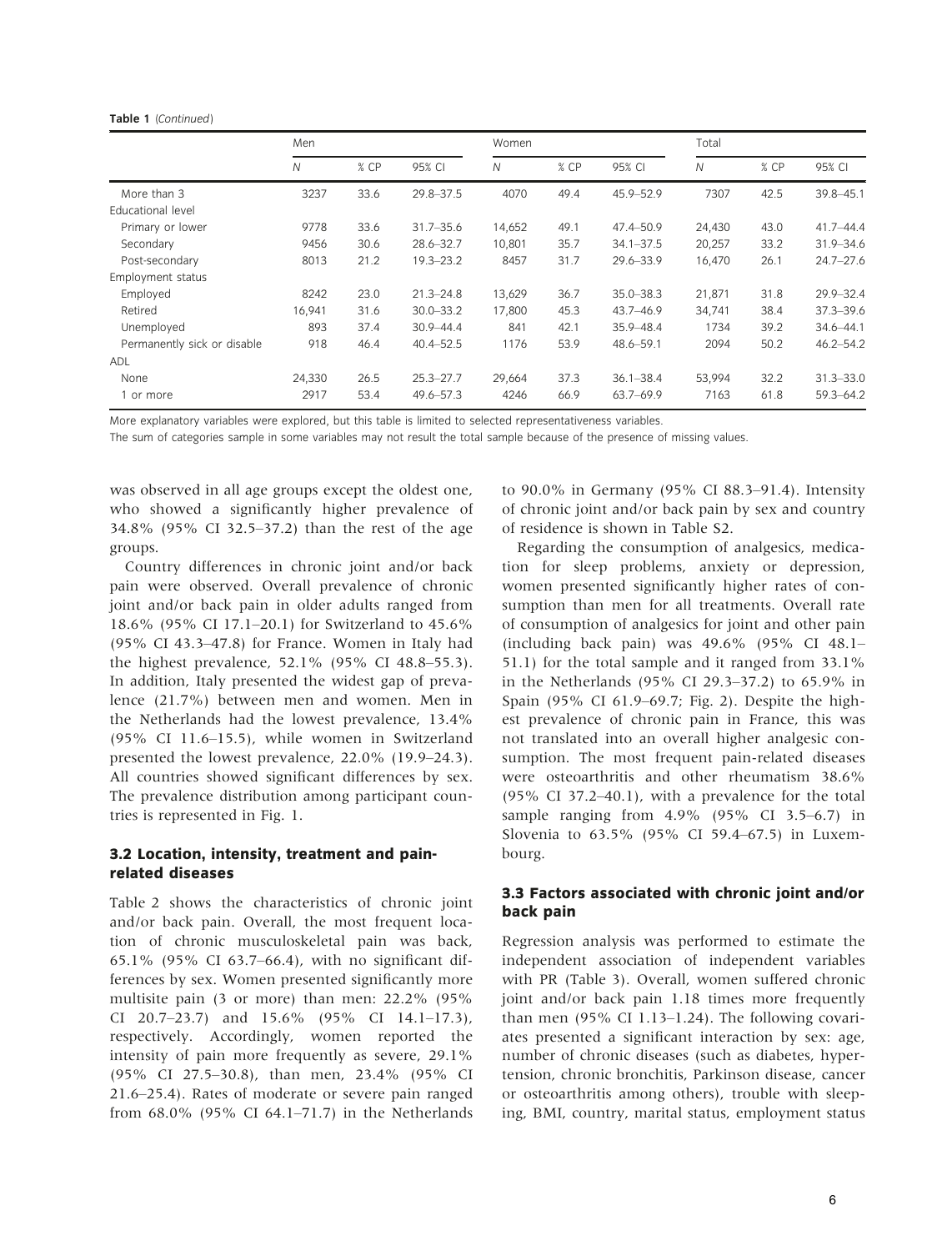

Figure 1 Chronic joint and/or back pain prevalence distribution in 14 European countries by sex.

and limitations of ADL. The effect of age on prevalence observed in the total sample was no longer observed. After adjusting the final model, older adults especially the oldest men (PR =  $0.82$ ; 95% CI 0.72–0.92) presented a lower PR than younger ones, while age in women did not present a significant association with chronic musculoskeletal pain. Men with three or more chronic diseases showed higher PR of chronic joint and/or back pain (PR = 2.12; 95% CI 1.80–2.50) than women (PR = 1.90; 95% CI 1.66–2.17), taking as reference those without chronic diseases but the difference was not statistically significant. Marital status presented an opposite effect in the separated/divorced category among men and women (PR = 0.85; 95% CI 0.76–0.96 vs.  $PR = 1.12$ ; 95% CI 1.03–1.21) compared with the reference category (married/registered). Regarding employment status, chronic musculoskeletal pain was associated with unemployment in men  $(PR = 1.21; 95\% \text{ CI } 1.02 - 1.43$ , while no association was observed in women for this category ( $PR = 1.07$ ; 95% CI 0.93–1.23). The highest level of well-being was a protective factor for the total sample.

### 4. Discussion

This study describes the prevalence and characteristics of chronic joint and/or back pain and explores its associated factors using a representative sample of the population 50 years and over in 14 European countries. Overall prevalence of chronic musculoskeletal pain was 35.7%. Prevalence was significantly higher in women than in men in all countries. Due to the socio-economic impact and the suffering associated with chronic pain (Dueñas et al., 2016), our results suggest that Europe has a major public health problem affecting older adults, especially women.

Differences in the assessment of chronic pain may be contributing to the large range of pain prevalence reported by other epidemiological studies (Helme and Gibson, 1999; Reid et al., 2011). Although the International Association for the Study of Pain (IASP) considers the last 3 months in its definition of chronic pain, our survey asked about chronic joint and/or back pain in the last 6 months as the American Society of Interventional Pain Physicians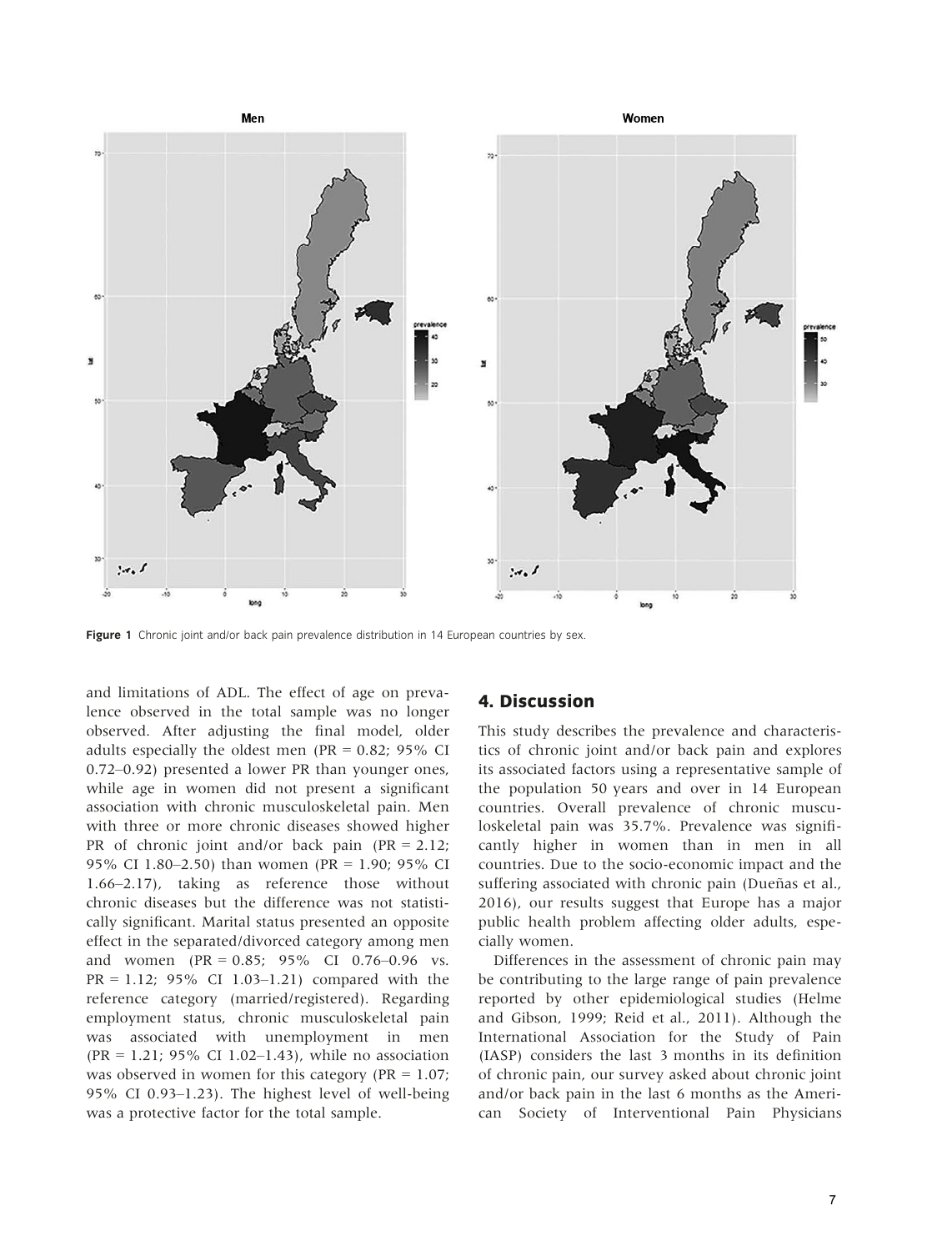|  |  |  |  |  | <b>Table 2</b> Chronic joint and/or back pain characteristics, treatments and prevalence of pain-related diseases. |  |  |  |
|--|--|--|--|--|--------------------------------------------------------------------------------------------------------------------|--|--|--|
|--|--|--|--|--|--------------------------------------------------------------------------------------------------------------------|--|--|--|

|                                      | Men  |               | Women |               | Total |                 |
|--------------------------------------|------|---------------|-------|---------------|-------|-----------------|
|                                      | %    | 95% CI        | %     | 95% CI        | %     | 95% CI          |
| Location                             |      |               |       |               |       |                 |
| <b>Back</b>                          | 63.1 | $60.8 - 65.4$ | 66.2  | $64.6 - 67.9$ | 65.1  | $63.7 - 66.4$   |
| Hip                                  | 20.9 | $19.2 - 22.8$ | 26.2  | $24.7 - 27.8$ | 24.3  | $23.1 - 25 - 5$ |
| Knee                                 | 41.5 | $39.2 - 43.8$ | 47.6  | 45.8-49.5     | 45.3  | 43.9-46.8       |
| Other joints                         | 36.9 | 34.6-39.2     | 42.4  | $40.6 - 44.2$ | 40.3  | 38.9-41.7       |
| Multisite (3 or more)                | 15.6 | $14.1 - 17.3$ | 22.2  | $20.7 - 23.7$ | 19.7  | $18.6 - 20.9$   |
| Intensity                            |      |               |       |               |       |                 |
| Mild                                 | 22.1 | $20.3 - 24.1$ | 17.8  | $16.4 - 19.2$ | 19.4  | $18.3 - 20.5$   |
| Moderate                             | 54.4 | $52.0 - 56.8$ | 53.0  | $51.2 - 54.8$ | 53.6  | $52.1 - 55.0$   |
| Severe                               | 23.4 | $21.6 - 25.4$ | 29.1  | $27.5 - 30.8$ | 27.0  | $25.7 - 28.3$   |
| Treatment (at least once a week) for |      |               |       |               |       |                 |
| Joint pain                           | 34.3 | $32.1 - 36.5$ | 42.2  | 40.4-44.0     | 39.2  | $37.8 - 40.6$   |
| Other pain (including back pain)     | 18.0 | $16.3 - 19.8$ | 24.7  | $23.0 - 26.4$ | 22.2  | $20.9 - 23.4$   |
| Sleep problems                       | 7.4  | $6.3 - 8.7$   | 14.8  | $13.5 - 16.2$ | 12.0  | $11.1 - 13.0$   |
| Anxiety or depression                | 5.4  | $4.5 - 6.4$   | 12.7  | $11.6 - 13.8$ | 9.9   | $9.1 - 10.7$    |
| None                                 | 15.4 | $13.7 - 17.4$ | 10.5  | $9.2 - 11.8$  | 9.8   | $8.8 - 10.9$    |
| Pain-related diseases                |      |               |       |               |       |                 |
| Hip fractures                        | 2.2  | $1.8 - 2.8$   | 3.1   | $2.6 - 3.7$   | 2.8   | $2.4 - 3.2$     |
| Other fractures                      | 9.6  | $8,4 - 11,1$  | 8.8   | $7.8 - 9.9$   | 9.1   | $8.3 - 10.0$    |
| Rheumatoid arthritis                 | 13.8 | $12.3 - 15.4$ | 21.6  | $20.0 - 23.1$ | 18.6  | $17.5 - 19.8$   |
| Osteoarthritis/other rheumatism      | 31.9 | 29.6-34.3     | 42.6  | 40.9-44.4     | 38.6  | $37.2 - 40.1$   |



Figure 2 Percentage of analgesic consumption for joint pain and other pain (including back pain) in 14 European countries (overall rate 49.6%).

suggested. It is desirable to achieve a consensus among studies to determine a unique definition of chronic pain.

Based on a biopsychosocial approach of chronic pain, we explored several factors associated with chronic musculoskeletal pain in older adults. Our

descriptive results showed that pain prevalence increased with age, but this relationship was no longer significant when controlling for other factors in multivariable analysis. Some studies have shown no increased prevalence of chronic pain with age (Mobily et al., 1994; Grimby et al., 1999; Parsons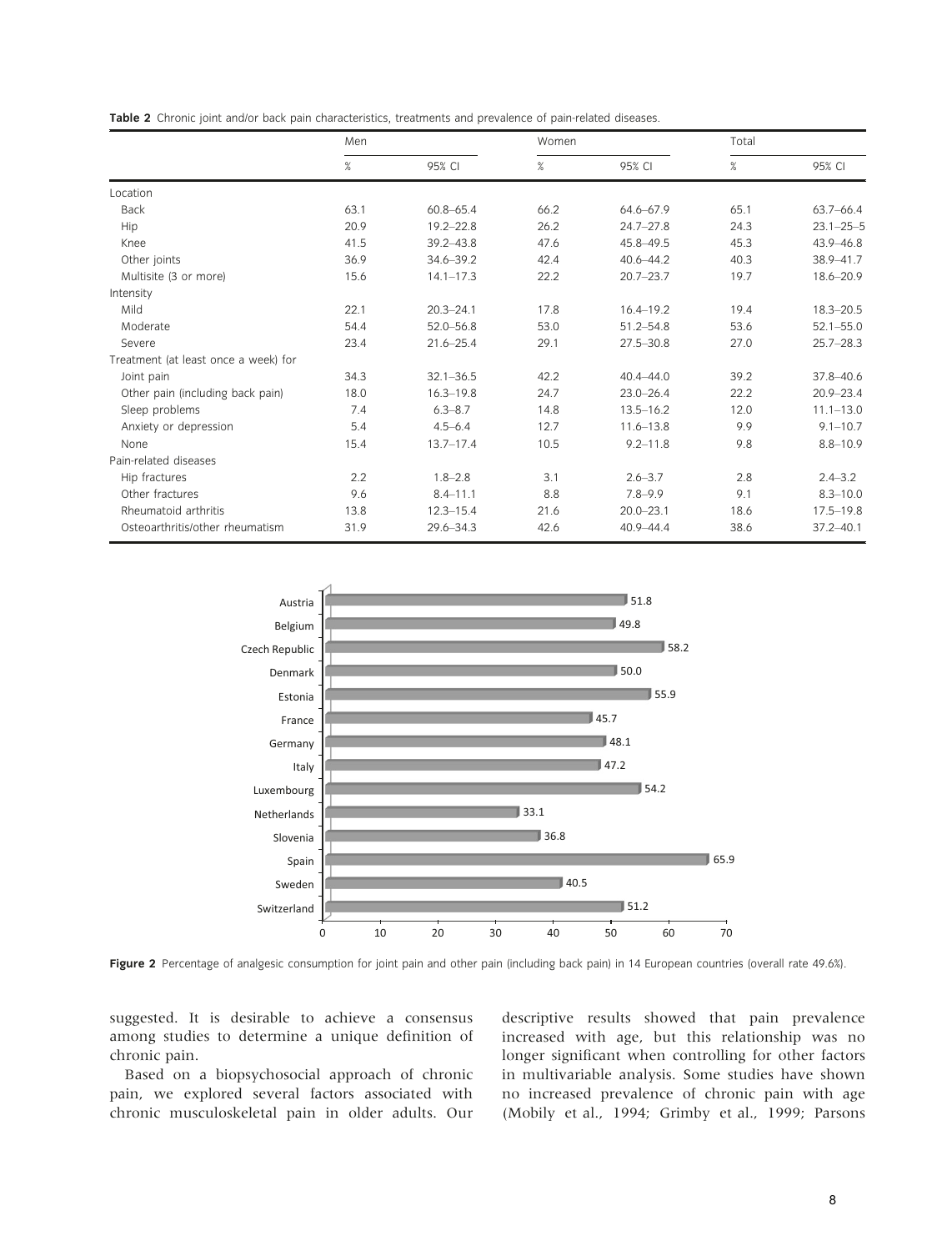|                             | Men             |               | Women           |               | Total           |               |
|-----------------------------|-----------------|---------------|-----------------|---------------|-----------------|---------------|
|                             | PR <sup>a</sup> | 95% CI        | PR <sup>a</sup> | 95% CI        | PR <sup>a</sup> | 95% CI        |
| Age                         |                 |               |                 |               |                 |               |
| $50 - 59$                   | $\mathbf{1}$    |               | $\mathbf{1}$    |               | $\mathbf{1}$    |               |
| $60 - 66$                   | 0.89            | $0.80 - 0.97$ | 1.05            | $0.98 - 1.13$ | 0.99            | $0.93 - 1.05$ |
| $67 - 76$                   | 0.81            | $0.71 - 0.92$ | 1.01            | $0.93 - 1.10$ | 0.93            | $0.86 - 1.00$ |
| >75                         | 0.82            | $0.72 - 0.92$ | 0.94            | $0.86 - 1.02$ | 0.90            | $0.84 - 0.97$ |
| Number of chronic diseases  |                 |               |                 |               |                 |               |
| $\mathbf{0}$                | 1               |               | $\mathbf{1}$    |               | $\mathbf{1}$    |               |
| $\mathbf{1}$                | 1.35            | $1.15 - 1.58$ | 1.38            | $1.21 - 1.57$ | 1.37            | $1.23 - 1.52$ |
| 2 or 3                      | 1.78            | $1.52 - 2.07$ | 1.68            | $1.48 - 1.91$ | 1.72            | $1.55 - 1.90$ |
| More than 3                 | 2.12            | $1.80 - 2.50$ | 1.90            | $1.66 - 2.17$ | 1.99            | $1.79 - 2.21$ |
|                             |                 |               |                 |               |                 |               |
| Fallings<br>No              |                 |               | $\mathbf{1}$    |               | $\mathbf{1}$    |               |
|                             | $\mathbf{1}$    |               |                 |               |                 |               |
| Yes                         | 1.1             | $0.98 - 1.24$ | 1.13            | $1.06 - 1.19$ | 1.12            | $1.06 - 1.18$ |
| Mobility limitations        |                 |               |                 |               |                 |               |
| None                        | 1               |               | $\mathbf{1}$    |               | $\mathbf{1}$    |               |
| 1 or more                   | 1.99            | $1.81 - 2.19$ | 1.98            | $1.83 - 2.13$ | 1.99            | $1.87 - 2.11$ |
| Self-reported health status |                 |               |                 |               |                 |               |
| Very good/excellent         | $\mathbf{1}$    |               | $\mathbf{1}$    |               | $\mathbf{1}$    |               |
| Less than very good         | 1.9             | $1.64 - 2.21$ | 1.66            | $1.47 - 1.88$ | 1.76            | $1.60 - 1.94$ |
| Trouble with sleeping       |                 |               |                 |               |                 |               |
| No                          | $\mathbf{1}$    |               | $\mathbf{1}$    |               | $\mathbf{1}$    |               |
| Yes                         | 1.16            | $1.08 - 1.25$ | 1.14            | $1.09 - 1.20$ | 1.14            | $1.10 - 1.19$ |
| Body mass index             |                 |               |                 |               |                 |               |
| Normal                      | $\mathbf{1}$    |               | $\mathbf{1}$    |               | $\mathbf{1}$    |               |
| Underweight                 | 1.57            | $0.70 - 3.60$ | 1.04            | $0.79 - 1.36$ | 1.32            | $0.78 - 2.24$ |
| Overweight                  | 1.13            | $1.03 - 1.23$ | 1.07            | $1.01 - 1.14$ | 1.09            | $1.04 - 1.15$ |
| Obese                       | 1.14            | $1.04 - 1.26$ | 1.10            | $1.03 - 1.16$ | 1.11            | $1.06 - 1.17$ |
| Physical inactivity         |                 |               |                 |               |                 |               |
| Yes                         | 1               |               | $\mathbf{1}$    |               | 1               |               |
| <b>No</b>                   | 0.9             | $0.81 - 0.99$ | 0.94            | $0.87 - 1.00$ | 0.93            | $0.87 - 0.98$ |
| Migration status            |                 |               |                 |               |                 |               |
| Native                      | $\mathbf{1}$    |               | $\mathbf{1}$    |               | $\mathbf{1}$    |               |
| Migrant                     | 1.12            | $0.99 - 1.25$ | 1.10            | $1.02 - 1.18$ | 1.10            | $1.03 - 1.17$ |
| Marital status              |                 |               |                 |               |                 |               |
| Married/registered          | $\mathbf{1}$    |               | $\mathbf{1}$    |               | $\mathbf{1}$    |               |
| Separated/divorced          | 0.85            | $0.76 - 0.96$ | 1.12            | $1.03 - 1.21$ | 1.01            | $0.94 - 1.08$ |
| Single                      | 0.94            | $0.77 - 1.15$ | 1.02            | $0.90 - 1.16$ | 0.99            | $0.89 - 1.12$ |
| Widowed                     | 0.85            | $0.71 - 1.01$ | 1.03            | $0.97 - 1.09$ | 0.99            | $0.93 - 1.05$ |
| Number of children          |                 |               |                 |               |                 |               |
|                             |                 |               |                 |               |                 |               |
| None                        | $\mathbf{1}$    |               | $\mathbf{1}$    |               |                 |               |
| $\mathbf{1}$                | $\mathbf{1}$    | $0.86 - 1.18$ | 1.05            | $0.95 - 1.17$ | 1.04            | $0.95 - 1.13$ |
| 2 or 3                      | 1.09            | $0.94 - 1.26$ | 1.08            | $0.98 - 1.19$ | 1.09            | $1.00 - 1.18$ |
| More than 3                 | 1.09            | $0.92 - 1.30$ | 1.16            | $1.03 - 1.30$ | 1.14            | $1.03 - 1.26$ |
| Employment status           |                 |               |                 |               |                 |               |
| Employed                    | $\mathbf{1}$    |               | $\mathbf{1}$    |               | $\mathbf{1}$    |               |
| Retired                     | 0.98            | $0.88 - 1.10$ | 0.97            | $0.91 - 1.03$ | 0.95            | $0.90 - 1.01$ |
| Unemployed                  | 1.21            | $1.02 - 1.43$ | 1.07            | $0.93 - 1.23$ | 1.14            | $1.01 - 1.28$ |
| Permanently sick or disable | 0.96            | $0.83 - 1.10$ | 0.89            | $0.80 - 0.98$ | 0.91            | $0.83 - 0.98$ |
| ADL                         |                 |               |                 |               |                 |               |
| None                        | 1               |               | $\mathbf{1}$    |               | $\mathbf{1}$    |               |
| 1 or more                   | 1.11            | $1.02 - 1.21$ | 1.14            | $1.08 - 1.21$ | 1.13            | $1.07 - 1.18$ |
| Leisure/social activities   |                 |               |                 |               |                 |               |
| Yes                         | $\mathbf{1}$    |               | $\mathbf{1}$    |               | $\mathbf{1}$    |               |
| No                          | 0.96            | $0.88 - 1.06$ | 0.89            | $0.83 - 0.95$ | 0.92            | $0.87 - 0.98$ |

Table 3 Associated factors to chronic joint and/or back pain in 50+ European residents using a Poisson multivariate regression model with robust variance by sex.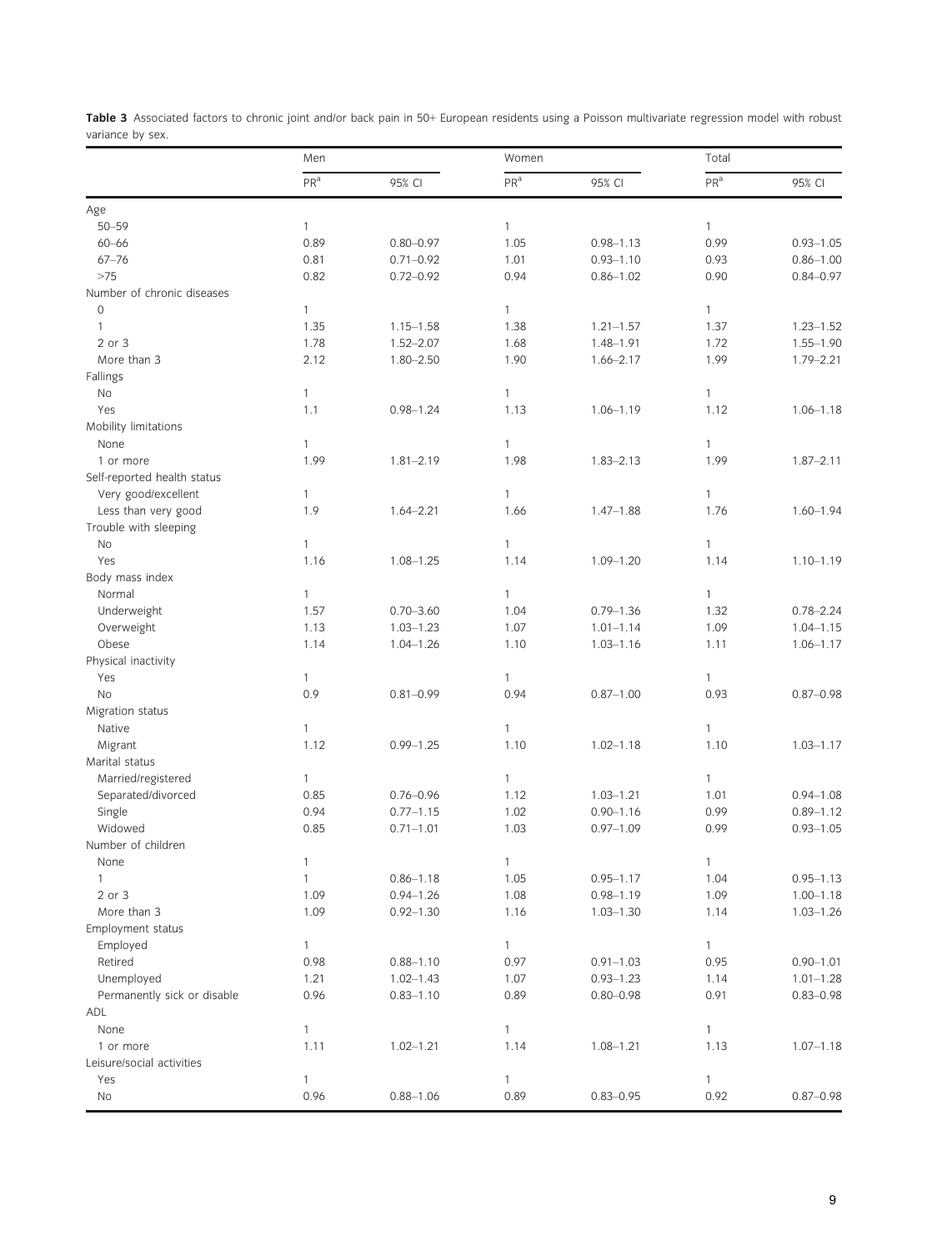Table 3 (Continued)

|                      | Men             |               | Women           |               | Total           |               |
|----------------------|-----------------|---------------|-----------------|---------------|-----------------|---------------|
|                      | PR <sup>a</sup> | 95% CI        | PR <sup>a</sup> | 95% CI        | PR <sup>a</sup> | 95% CI        |
| Well-being (CASP-12) |                 |               |                 |               |                 |               |
| Lowest tertile       |                 |               |                 |               |                 |               |
| Middle tertile       | 0.96            | $0.88 - 1.05$ | 1.02            | $0.96 - 1.08$ |                 | $0.95 - 1.05$ |
| Highest tertile      | 0.82            | $0.73 - 0.90$ | 0.83            | $0.76 - 0.90$ | 0.82            | $0.77 - 0.88$ |

aValues of prevalence ratio are adjusted by variables included in the model and country of residence.

et al., 2007). Several health-related factors strongly associated with chronic pain such as the number of chronic diseases, self-related health status or mobility limitations could explain the change in the effect of age on prevalence in the multivariable analysis. Thus, a comprehensive assessment of pain in older population is needed considering all factors that possibly interact with pain (Jakobsson et al., 2003). Although some biological changes in nociception have been described related to the ageing process, there is not enough evidence to affirm that perception of pain decreases with age (Yezierski, 2012). However, multiple psychosocial factors or attitudes could lead to underreporting of pain in older adults. These could include, among others, stoical behaviour, the consideration of pain as a normal experience of ageing, or fears to treatment-related adverse events (Pautex et al., 2013).

Higher prevalence of pain in women has been widely reported in epidemiological studies (Helme and Gibson, 2001; Fillingim et al., 2009; Reitsma et al., 2012). Besides, we also found that women have higher prevalence of multisite pain, osteoarthritis, severe pain and higher consume of analgesics, suggesting a possible gender difference in the diagnosis and treatment of women. Multiple biopsychosocial factors seem to be implicated in this phenomenon linked to sex (biological differences) and gender (role and cultural differences). Related to sex, higher sensibility of pain receptors or the influence of sexual hormones is biological factors that could be mediating a more painful experience in women than in men (Bartley and Fillingim, 2013). Psychosocial factors related to gender differences could also contribute to these differences. In our study, separated/divorced women suffered more frequently chronic musculoskeletal pain compared with men. A longitudinal study of chronic pain stratified by sex in the general population showed that widowed, separated or divorced women experienced chronic pain for more years than men (Reitsma et al., 2012). Although there was no significant

interaction by sex, migrant women and having more than three children showed a significant association with chronic joint and/or back pain. This could suggest that these women might be exposed to greater family burden, stressing female life-time and larger working domestic and occupational burden, leading to a higher risk of developing painful diseases such as osteoarthritis (Harris et al., 2013). A poorer health status in older women was revealed by a health inequality study in Europe (Rueda et al., 2008), which is consistent with our findings. Our study indicated that unemployed men had higher chronic joint and/or back pain than employed men, with no significant association in women. The unemployment status is considered an indicator of pain-related disability (Valkanoff et al., 2012).

Our results showed wide differences in the prevalence of chronic musculoskeletal pain between countries. The overall prevalence for older adults was higher in South European Mediterranean countries (Italy, France and Spain) and East European countries (Estonia, Slovenia), and lower levels were observed in North European countries (Denmark, the Netherlands and Sweden) and Switzerland. Furthermore, the extent of differences among men and women varied among countries. Accordingly, Italy and Spain presented the widest gap while Estonia and France, the smallest. In a previous European study of chronic pain prevalence in general population, Italy was also among the highest group and North European countries in the lowest levels. In contrast, Spain and France were among the lowest levels of chronic pain (Breivik et al., 2006). In another study, France also presented the highest prevalence of chronic pain in the general population among developed countries (Tsang et al., 2008).

South European Mediterranean and East European countries are very different culturally. However, a common point could be a lower socioeconomic position compared with Central and North European countries (GDP Eurostat, 2014). Lower socio-economic status has been associated with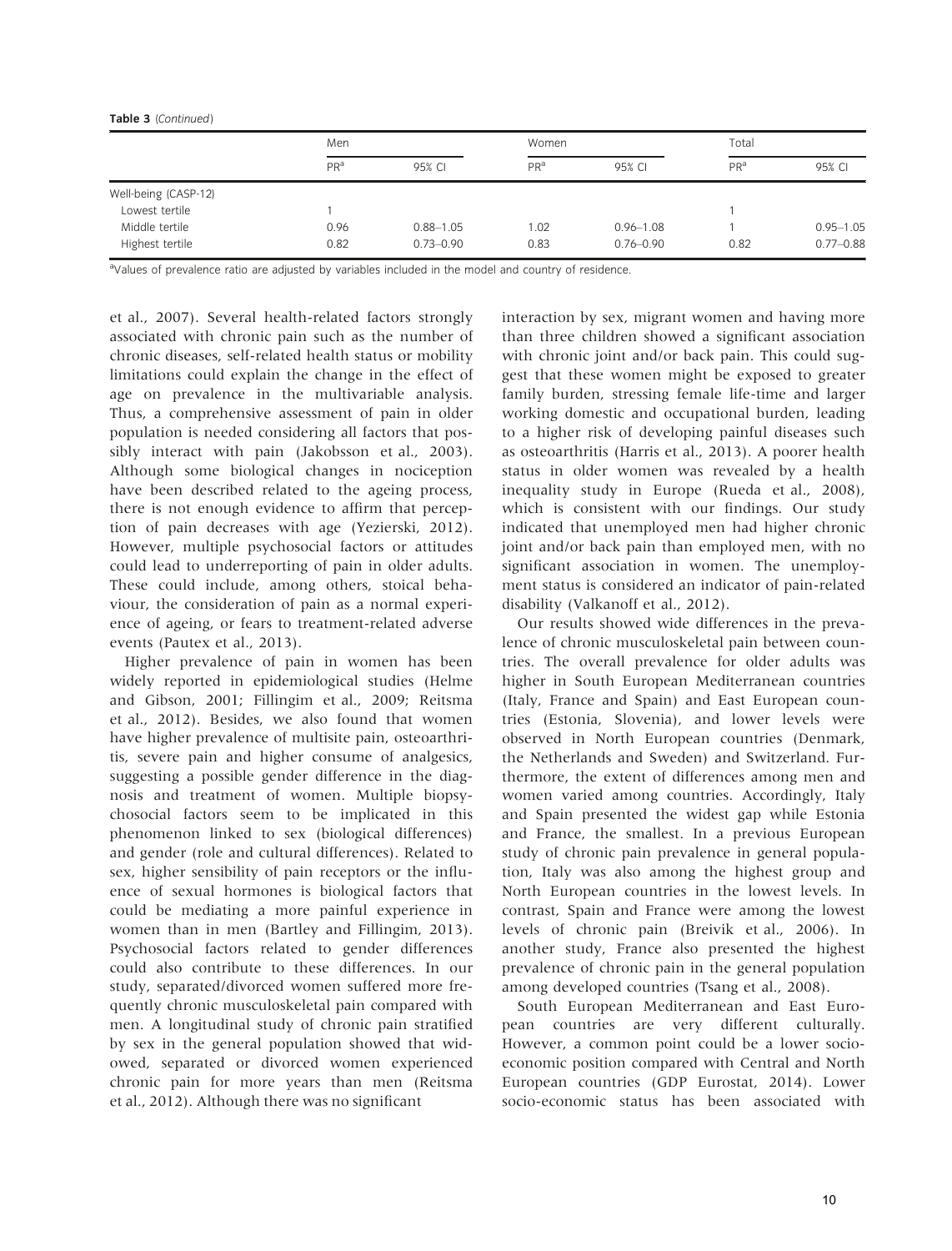higher rates of pain in general populations (Brekke et al., 2002; Saastamoinen et al., 2005). Besides, taking unemployment rate as a proxy of the impact of economic crisis in 2013, Estonia, France, Slovenia, Italy and Spain had the highest unemployment rates, ranging from 8.6% to 26.1%, respectively (unemployment rate OECD, 2014b). In addition, the expenditure in health care (% of GDP) in 2013 was lower for Estonia, Slovenia, Italy and Spain although also Luxembourg and Czech Republic had lower percentages than the rest of the countries (Health expenditure OECD, 2014a). Conducting the multilevel analysis was not possible in this study, partly due to an insufficient number of countries. Therefore, more research is needed to estimate the real impact of contextual factors in chronic pain not only at country level. Differences between the Northern and the Southern at regional level within European countries have been also described (Breivik et al., 2006).

The cross-sectional design of the study precludes any causal inference on the associations found in this study between characteristics of participants and pain outcomes. Besides, this study has several limitations. First, data were obtained from a population survey not specifically focused on pain. Because of this, information about intensity of pain was not registered using a validated pain scale, and the type of analgesic treatment or other non-pharmacologic therapies were not recorded. Despite this, the consistency and representativeness of SHARE data and the possibility of exploring the longitudinal dimension of chronic musculoskeletal pain in future research make this survey a relevant source of epidemiological European data. Second, the specific question about chronic pain just refers to joints and did not explicitly include the word 'back' when asking participants. Although back was specified along with knee, hip or other joints as locations in pre-question indications, some people may not have considered their back when asked about their joints, and this could have led to misunderstanding. Third, we did not include an occupational variable because of missing values. Forth, the SHARE project is focused on communitydwelling older adults and institutionalized people are scarcely represented. This could be underestimating the pain prevalence observed since people living in nursing homes include the oldest-old, a group that could present a greater number of painful chronic diseases. It is desirable to have a better representation of this subpopulation in future waves. Finally, statistical significance should be interpreted with caution when using a cross-sectional design in such a large sample. This is an exploratory study and future longitudinal designs will be developed to identify risk factors and interpret findings according to its clinical relevance.

Chronic diseases are especially prevalent in older adults. Ageing of European populations is a demographic phenomenon which represents a major challenge for policy makers and health-care systems (Rechel et al., 2009). There is much research and many activities to prevent other relevant chronic conditions because of their impact on mortality. Nevertheless, less attention is paid to chronic musculoskeletal pain, a prevalent chronic disease clearly related to disability and loss of quality of life in older adults. In addition, the socio-economic burden of chronic pain is also well documented (Breivik et al., 2013), but further research is needed to better understand the relation between chronic musculoskeletal pain and mortality (Docking et al., 2015; Asberg et al., 2016). Then, in an ageing Europe, more efforts are needed to deal with this disabling condition that is diminishing years in quality of life. Some European countries have implemented national strategies or policies as the Italian Law 38/ 2010 of measures to guarantee the access to palliative and pain treatments (SIP, 2016).

# 5. Conclusions

This article underscores the relevance of chronic musculoskeletal pain in older adults as a frequent issue, especially in women. Gender differences and a wide cross-national gap in prevalence of chronic musculoskeletal pain were observed. Our epidemiological study of chronic joint and/or back pain in older European adults could provide relevant information from an European representative sample to other pain researchers, stakeholders and policy makers.

### Acknowledgements

This paper uses data from SHARE Wave 5 (DOIs: [https://doi.](https://doi.org/10.6103/SHARE.w5.100) [org/10.6103/SHARE.w5.100\)](https://doi.org/10.6103/SHARE.w5.100), see Börsch-Supan et al. (2013) for methodological details.\* The SHARE data collection has been primarily funded by the European Commission through FP5 (QLK6-CT-2001-00360), FP6 (SHARE-I3: RII-CT-2006-062193, COMPARE: CIT5-CT-2005-028857, SHARELIFE: CIT4-CT-2006-028812) and FP7 (SHARE-PREP: No 211909, SHARE-LEAP: No 227822, SHARE M4: No 261982). Additional funding from the German Ministry of Education and Research, the U.S. National Institute on Aging (U01\_AG09740-13S2, P01\_AG005842, P01\_AG08291,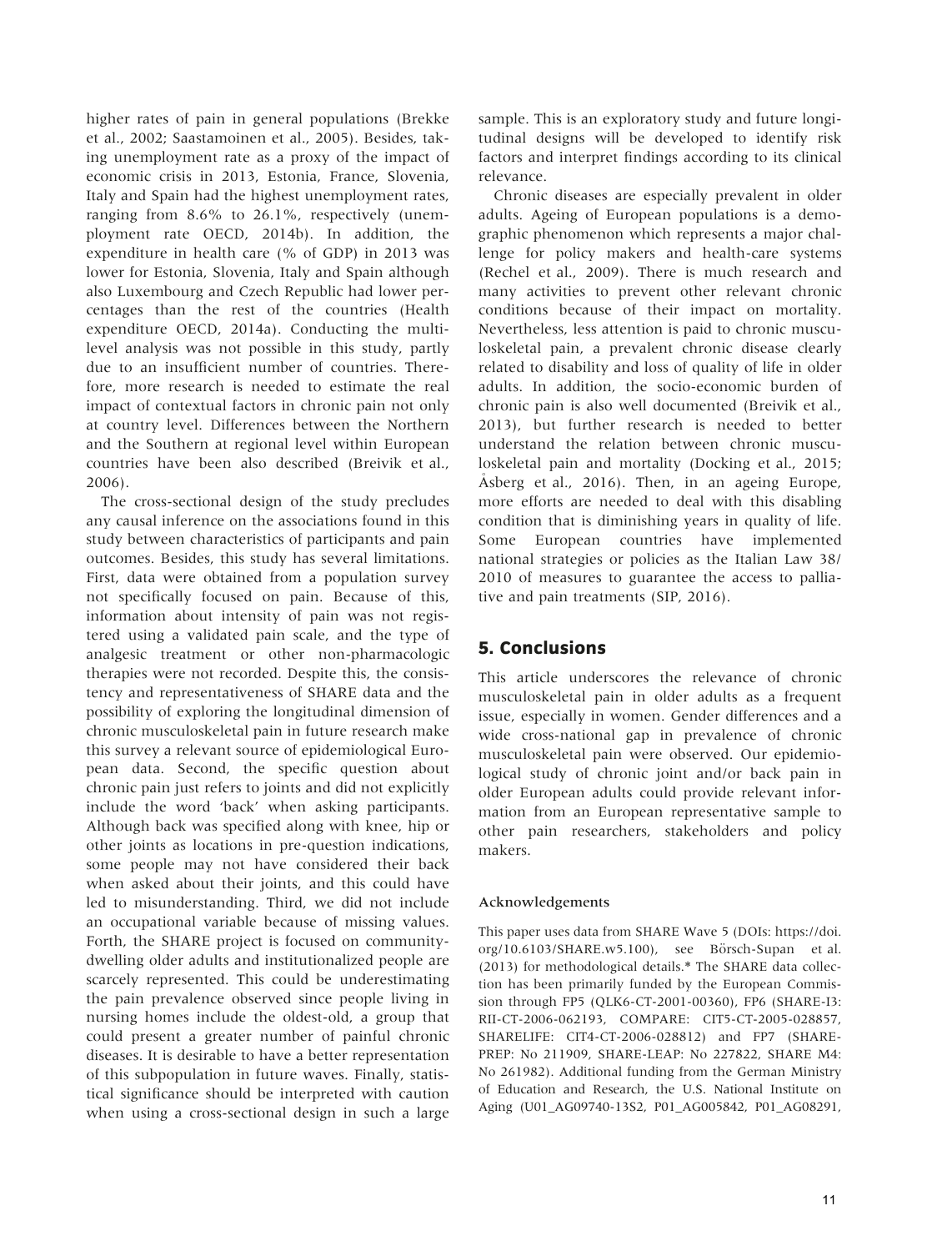P30\_AG12815, R21\_AG025169, Y1-AG-4553-01, IAG\_BSR06- 11, OGHA\_04-064) and from various national funding sources is gratefully acknowledged (see [www.share-project.](http://www.share-project.org) [org\)](http://www.share-project.org). We gratefully acknowledge the SHARE project participants, whose contribution made this study possible.

#### Author Contributions

Concept and design: Cimas, Forjaz; Statistical analysis: Cimas, Ayala; Interpretation of data: Cimas, Forjaz; Drafting the manuscript: Cimas, Forjaz; Critical revision of the manuscript: Ayala, Sanz, Agulló-Tomas, Escobar. All authors have approved the version to be published.

#### References

- differences in use of health care services by wealth versus by income. Am J Public Health 99, 1849–1855. Allin, S., Masseria, C., Mossialos, E. (2009). Measuring socioeconomic
- Asberg, A.N., Stovner, L.J., Zwart, J.-A., Winsvold, B.S., Heuch, I., Hagen, K. (2016). Chronic musculoskeletal complaints as a predictor of mortality-the HUNT study. Pain 157, 1443–1447.
- Barros, A.J.D., Hirakata, V.N. (2003). Alternatives for logistic regression in cross-sectional studies: An empirical comparison of models that directly estimate the prevalence ratio. BMC Med Res Methodol 3, 21.
- Bartley, E.J., Fillingim, R.B. (2013). Sex differences in pain: A brief review of clinical and experimental findings. Br J Anaesth 111, 52–58.
- Blyth, F.M. (2010). The demography of chronic pain: An overview. In Chronic Pain Epidemiology: From Aetiology to Public Health. Croft, P., Blyth, F.M., Van der Windt, D., eds. (New York: Oxford University Press) pp. 19–25.
- Borrat-Besson, C., Ryser, V.A., Goncalves, J. (2015). An evaluation of the CASP-12 scale used in the Survey of Health, Ageing and Retirement in Europe (SHARE) to measure Quality of Life among people aged 50+. FORS Working Paper Series, paper 2015-4. (Lausanne: FORS).
- Börsch-Supan, A. (2005). First Results from the Survey of Health, Ageing and Retirement in Europe. (Mannheim: Mannheim Research Institute for the Economics of Aging).
- Börsch-Supan, A. (2008). First Results from the Survey of Health, Ageing and Retirement in Europe (2004–2007) Starting the Longitudinal Dimension. (Mannheim: Mannheim Research Institute for the Economics of Aging).
- Börsch-Supan, A., Hank, K., Jürges, H. (2005). A new comprehensive and international view on ageing: Introducing the "Survey of Health, Ageing and Retirement in Europe". Eur J Ageing 2, 245–253.
- Börsch-Supan, A., Brandt, M., Hunkler, C., Kneip, T., Korbmacher, J. et al. (2013). Data resource profile: The survey of health, ageing and retirement in Europe (SHARE). Int J Epidemiol 42, 992–1001.
- Breivik, H., Collett, B., Ventafridda, V., Cohen, R., Gallacher, D. (2006). Survey of chronic pain in Europe: Prevalence, impact on daily life, and treatment. Eur J Pain 10, 287–333.
- Breivik, H., Eisenberg, E., O'Brien, T. (2013). The individual and societal burden of chronic pain in Europe: The case for strategic prioritisation and action to improve knowledge and availability of appropriate care. BMC Public Health 13, 1229.
- Brekke, M., Hjortdahl, P., Kvien, T.K. (2002). Severity of musculoskeletal pain: Relations to socioeconomic inequality. Soc Sci Med 1982, 221–228.
- Calvó-Perxas, L., Vilalta-Franch, J., Turró-Garriga, O., López-Pousa, S., Garre-Olmo, J. (2016). Gender differences in depression and pain: A two year follow-up study of the Survey of Health, Ageing and Retirement in Europe. J Affect Disord 193, 157–164.
- Castro-Costa, E., Dewey, M., Stewart, R., Banerjee, S., Huppert, F. et al. (2007). Prevalence of depressive symptoms and syndromes in later life in ten European countries: The SHARE study. Br J Psychiatry 191, 393–401.
- Chen, Q., Hayman, L.L., Shmerling, R.H., Bean, J.F., Leveille, S.G. (2011). Characteristics of chronic pain associated with sleep difficulty in older adults: The maintenance of balance, independent living, intellect, and zest in the elderly (MOBILIZE) Boston Study. J Am Geriatr Soc 59, 1385–1392.
- Cleeland, C.S., Ryan, K.M. (1994). Pain assessment: Global use of the Brief Pain Inventory. Ann Acad Med Singapore 23, 129–138.
- Docking, R.E., Fleming, J., Brayne, C., Zhao, J., Macfarlane, G.J. et al. (2015). The relationship between back pain and mortality in older adults varies with disability and gender: Results from the Cambridge City over-75s Cohort (CC75C) study. Eur J Pain 19, 466–472.
- Duenas, M., Ojeda, B., Salazar, A., Mico, J.A., Failde, I. (2016). A ~ review of chronic pain impact on patients, their social environment and the health care system. J Pain Res 9, 457–467.
- European Commission. The 2015 Ageing Report Economic and budgetary projections for the 28 EU Member States (2013-2060); Luxembourg, 2015.
- Fillingim, R.B., King, C.D., Ribeiro-Dasilva, M.C., Rahim-Williams, B., Riley, J.L. (2009). Sex, gender, and pain: A review of recent clinical and experimental findings. J Pain 10, 447–485.
- Gatchel, R.J., Peng, Y.B., Peters, M.L., Fuchs, P.N., Turk, D.C. (2007). The biopsychosocial approach to chronic pain: Scientific advances and future directions. Psychol Bull 133, 581–624.
- Grimby, C., Fastbom, J., Forsell, Y., Thorslund, M., Claesson, C.B., Winblad, B. (1999). Musculoskeletal pain and analgesic therapy in a very old population. Arch Gerontol Geriatr 29, 29–43.
- Harris, M.L., Loxton, D., Sibbritt, D.W., Byles, J.E. (2013). The influence of perceived stress on the onset of arthritis in women: Findings from the Australian Longitudinal Study on women's health. Ann Behav Med 46, 9–18.
- Helme, R.D., Gibson, S.J. (1999). Pain in Older People. In Epidemiology of Pain. Crombie, I.K., ed. (Seattle: IASP Press) 103–112.
- Helme, R.D., Gibson, S.J. (2001). The epidemiology of pain in elderly people. Clin Geriatr Med 17, 417–431.
- Hermsen, L.A.H., Leone, S.S., Smalbrugge, M., Dekker, J., van der Horst, H.E. (2014). Frequency, severity and determinants of functional limitations in older adults with joint pain and comorbidity: Results of a cross-sectional study. Arch Gerontol Geriatr 59, 98–106.
- Hyde, M., Wiggins, R.D., Higgs, P., Blane, D.B. (2003). A measure of quality of life in early old age: The theory, development and properties of a needs satisfaction model (CASP-19). Aging Ment Health 7, 186–194.
- Jakobsson, U., Klevsgard, R., Westergren, A., Hallberg, I.R. (2003). Old people in pain: A comparative study. J Pain Symptom Manage 26, 625– 636.
- Leveille, S.G., Jones, R.N., Kiely, D.K., Hausdorff, J.M., Shmerling, R.H. et al. (2009). Chronic musculoskeletal pain and the occurrence of falls in an older population. JAMA 302, 2214–2221.
- Loeser, R.F. (2010). Age-related changes in the musculoskeletal system and the development of osteoarthritis. Clin Geriatr Med 26, 371–386.
- Malter, F., Börsch-Supan, A. (2015). SHARE Wave 5: Innovations  $\theta$ Methodology. (Munich: MEA, Max Planck Institute for Social Law and Social Policy).
- Mänty, M., Thinggaard, M., Christensen, K., Aylund, K. (2014). Musculoskeletal pain and physical functioning in the oldest old. Eur J Pain 18, 522–529.
- Miró, J., Paredes, S., Rull, M., Queral, R., Miralles, R., Nieto, R., Huguet, A., Baos, J. (2007). Pain in older adults: A prevalence study in the Mediterranean region of Catalonia. Eur J Pain 11, 83–92.
- Mobily, P.R., Herr, K.A., Clark, M.K., Wallace, R.B. (1994). An epidemiologic analysis of pain in the elderly: The Iowa 65+ Rural Health Study. J Aging Health 6, 139–154.
- Musumeci, G., Aiello, F.C., Szychlinska, M.A., Di Rosa, M., Castrogiovanni, P., Mobasheri, A. (2015). Osteoarthritis in the XXIst Century: Risk factors and behaviours that influence disease onset and progression. Int J Mol Sci 16, 6093–6112.
- Neto, F. (2014). Psychometric analysis of the short-form UCLA Loneliness Scale (ULS-6) in older adults. Eur J Ageing 11, 313–319.
- Niv, D., Devor, M. (2004). Chronic pain as a disease in its own right. Pain Pract 4, 179–181.